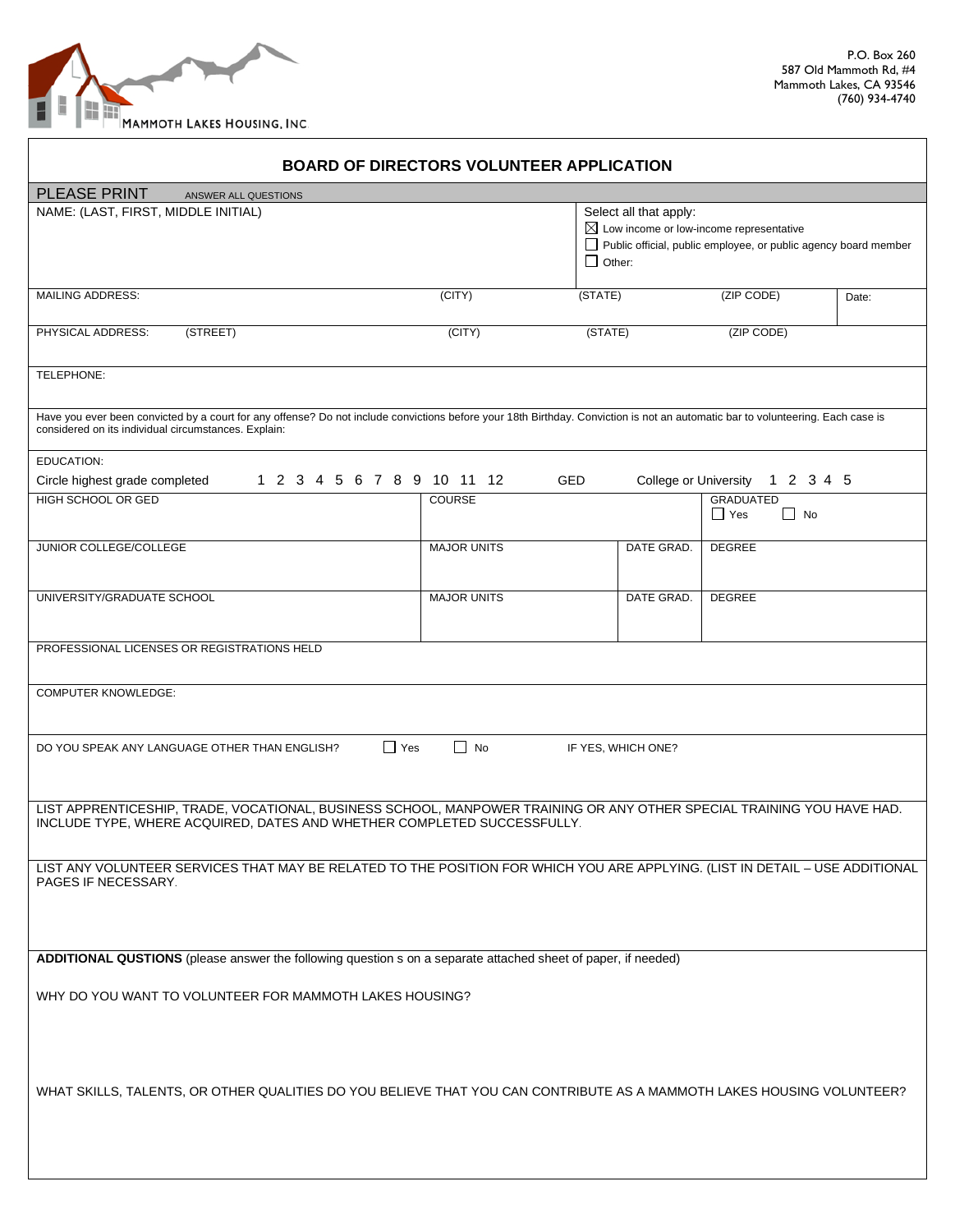IS THERE A PARTICULAR SEGMENT OF THE POPULATION IN THE REGION THAT YOU BLEIVE YOU REPRESENT (SUCH AS HISPANIC, NATIVE AMERICAN, AN UNDER-SERVED GEOGRAPHICAL AREA OR SOCIO-ECONOMIC GROUP)?

## CERTIFICATE OF APPLICANT (*Read Carefully Before Signing)*

*I* hereby certify that all statements made in this application are true, and I agree and understand that any misstatement of material facts herein will cause *forfeiture on my part of any service with Mammoth Lakes Housing, Inc. I further give permission to thoroughly investigate my references, work record, education and other matters related to my suitability for a volunteer position. In addition, I hereby release Mammoth Lakes Housing, Inc., my former employers, and all other persons from any and all claims, demands, or liabilities arising out of or in any way related to such disclosure.* 

*Signature\_\_\_\_\_\_\_\_\_\_\_\_\_\_\_\_\_\_\_\_\_\_\_\_\_\_\_\_\_\_\_\_\_\_\_\_\_\_\_\_\_\_\_\_\_\_\_\_\_\_\_\_\_\_\_\_\_\_\_\_\_\_\_\_\_\_\_\_\_\_\_\_\_\_\_\_\_\_\_\_\_* 

## **EMPLOYMENT RECORD** *(Beginning with your present or most recent, show a complete record of your last three employers)*

| #1                           | FROM (Mo - Yr)              | TO (Mo - Yr) | JOB TITLE OR OCCUPATION |
|------------------------------|-----------------------------|--------------|-------------------------|
|                              |                             |              |                         |
|                              |                             |              |                         |
|                              | EMPLOYER'S NAME AND ADDRESS |              |                         |
|                              |                             |              |                         |
|                              |                             |              |                         |
|                              |                             |              |                         |
|                              | DESCRIPTION OF DUTIES:      |              |                         |
|                              |                             |              |                         |
|                              |                             |              |                         |
|                              |                             |              |                         |
|                              |                             |              |                         |
|                              |                             |              |                         |
|                              |                             |              |                         |
|                              |                             |              |                         |
|                              |                             |              |                         |
|                              |                             |              |                         |
|                              |                             |              |                         |
|                              |                             |              |                         |
|                              |                             |              |                         |
| YOUR SUPERVISOR'S NAME:      |                             |              |                         |
|                              |                             |              |                         |
|                              |                             |              |                         |
| <b>CONTACT PHONE NUMBER:</b> |                             |              |                         |
|                              |                             |              |                         |

|                              |                             |               | JOB TITLE OR OCCUPATION |
|------------------------------|-----------------------------|---------------|-------------------------|
| #2                           | FROM (Mo - Yr)              | $TO(Mo - Yr)$ |                         |
|                              |                             |               |                         |
|                              |                             |               |                         |
|                              |                             |               |                         |
|                              | EMPLOYER'S NAME AND ADDRESS |               |                         |
|                              |                             |               |                         |
|                              |                             |               |                         |
|                              | DESCRIPTION OF DUTIES:      |               |                         |
|                              |                             |               |                         |
|                              |                             |               |                         |
|                              |                             |               |                         |
|                              |                             |               |                         |
|                              |                             |               |                         |
|                              |                             |               |                         |
|                              |                             |               |                         |
|                              |                             |               |                         |
|                              |                             |               |                         |
|                              |                             |               |                         |
|                              |                             |               |                         |
|                              |                             |               |                         |
| YOUR SUPERVISOR'S NAME       |                             |               |                         |
|                              |                             |               |                         |
|                              |                             |               |                         |
| <b>CONTACT PHONE NUMBER:</b> |                             |               |                         |
|                              |                             |               |                         |